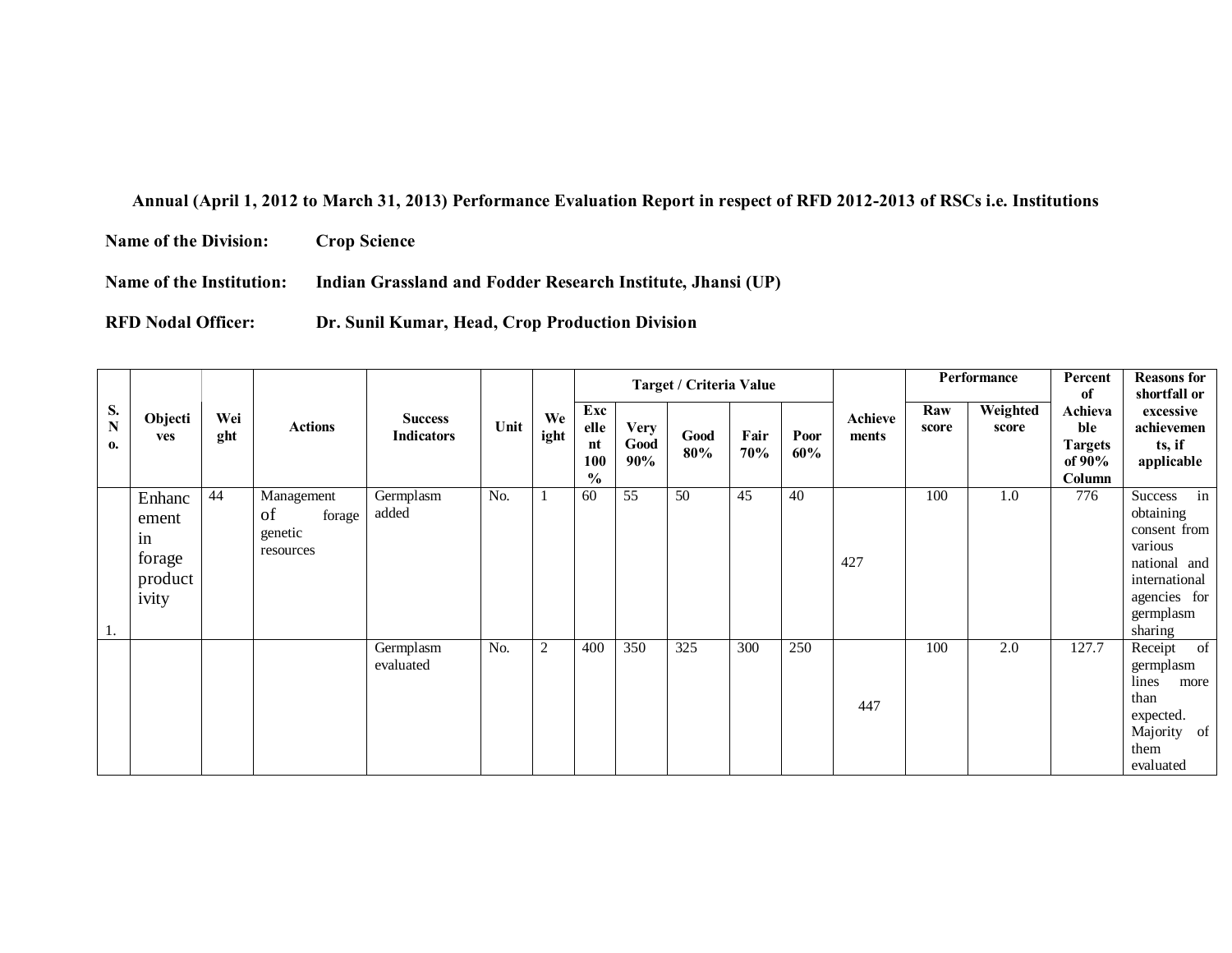|  |                         |                                                                                          |                 |                  |                     |              |                |                |                |                |                 |                  |                  | this year.                                                                                |
|--|-------------------------|------------------------------------------------------------------------------------------|-----------------|------------------|---------------------|--------------|----------------|----------------|----------------|----------------|-----------------|------------------|------------------|-------------------------------------------------------------------------------------------|
|  |                         | Catalogues/<br>Descriptors<br>developed                                                  | No.             | $\overline{c}$   | $\overline{2}$      | $\mathbf{1}$ | $\overline{0}$ | $\overline{0}$ | $\theta$       | $\mathbf{1}$   | 90              | $\overline{1.8}$ | 100              | $\sim$                                                                                    |
|  |                         | Germplasm<br>maintained                                                                  | No              | $\mathfrak{Z}$   | 730<br>$\mathbf{0}$ | 7000         | 6500           | 6000           | 5500           | 8516           | 100             | $\overline{3.0}$ | 116.7            | Receipt<br>of<br>many<br>germplasm<br>accessions<br>from diverse<br>sources this<br>year. |
|  | Cultivar<br>development | <b>Breeding high</b><br>yielding lines<br>for dual types in<br>cereal fodders            | N <sub>o</sub>  | 3                | $\overline{2}$      | -1           | $\theta$       | $\overline{0}$ | $\theta$       | $\overline{2}$ | 100             | 3.0              | 200              | High<br>yielding<br>lines<br>identified in<br>Sorghum<br>and oats                         |
|  |                         | <b>Breeding high</b><br>yielding lines in<br>cultivated<br>fodder legumes                | N <sub>o</sub>  | $\overline{c}$   | $\sqrt{2}$          |              | $\overline{0}$ | $\overline{0}$ | $\theta$       | $\sqrt{2}$     | 100             | $\overline{2.0}$ | 200              | Two high<br>yielding<br>lines<br>identified in<br>berseem                                 |
|  |                         | <b>Breeding</b> high<br>yielding lines in<br>pasture grasses<br>and perennial<br>legumes | $\overline{No}$ | $\overline{c}$   | $\overline{2}$      |              | $\theta$       | $\Omega$       | $\theta$       | $\mathbf{1}$   | $\overline{90}$ | 1.8              | 100              |                                                                                           |
|  |                         | Inter-specific<br>hybridization<br>and pre-<br>breeding in<br>fodder crops               | $\overline{No}$ | $\overline{c}$   | $\overline{2}$      | -1           | $\overline{0}$ | $\overline{0}$ | $\theta$       | $\mathbf{1}$   | $\overline{90}$ | $\overline{1.8}$ | 100              |                                                                                           |
|  |                         | Identification of<br>sources for                                                         | N <sub>o</sub>  | $\boldsymbol{2}$ | $\sqrt{2}$          | $\mathbf{1}$ | $\overline{0}$ | $\overline{0}$ | $\overline{0}$ | $\overline{2}$ | 100             | $\overline{2.0}$ | $\overline{200}$ | Abiotic<br>tolerant line                                                                  |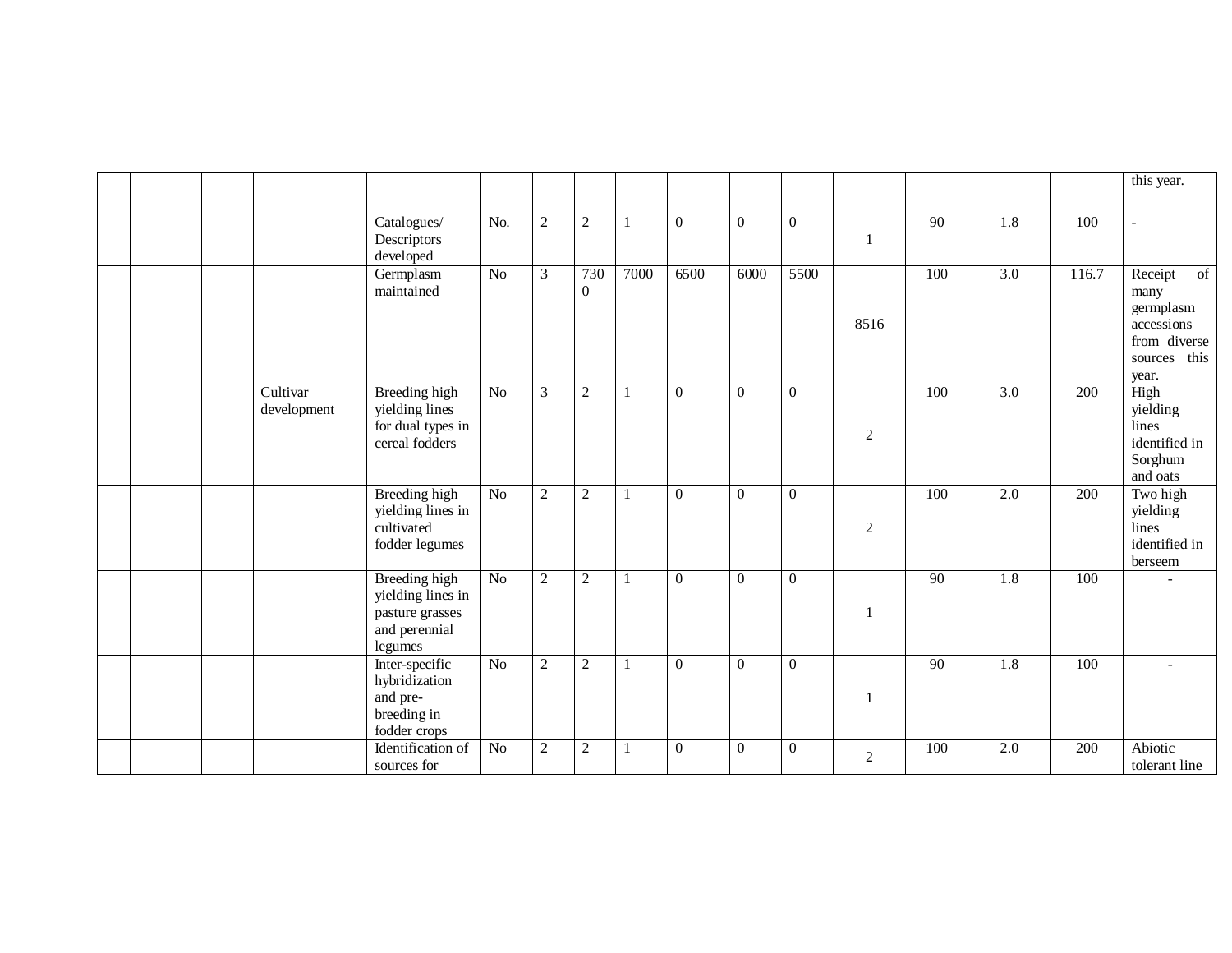|  |                                                                                                                                              | biotic and<br>abiotic stress<br>tolerance                                                              |                  |                |                |                |                |                  |                |              |                 |                  |     | identified in<br>sorghum,<br>one biotic<br>tolerant line<br>identified in<br>oats |
|--|----------------------------------------------------------------------------------------------------------------------------------------------|--------------------------------------------------------------------------------------------------------|------------------|----------------|----------------|----------------|----------------|------------------|----------------|--------------|-----------------|------------------|-----|-----------------------------------------------------------------------------------|
|  | Disease and pest<br>management                                                                                                               | Studies on pest<br>genomics:<br>pathotype<br>identification,<br>maintenance<br>and<br>characterization | No.              | $\overline{2}$ | $\overline{2}$ | 1              | $\Omega$       | $\theta$         | $\theta$       | $\sqrt{2}$   | 100             | 2.0              | 200 | Pests/pathog<br>ens<br>identified in<br>berseem and<br>cowpea                     |
|  |                                                                                                                                              | Eco-friendly<br>control<br>pest<br>technology,<br>of<br>evaluation<br>bio-control<br>agents            | $\overline{No.}$ | $\mathbf{1}$   | $\sqrt{2}$     | $\overline{1}$ | $\mathbf{0}$   | $\boldsymbol{0}$ | $\theta$       | $\mathbf{1}$ | 90              | $\overline{0.9}$ | 100 | $\blacksquare$                                                                    |
|  |                                                                                                                                              | Development of<br><b>IPM</b>                                                                           | No.              | 1              | $\sqrt{2}$     | -1             | $\overline{0}$ | $\overline{0}$   | $\overline{0}$ | $\mathbf{1}$ | $\overline{90}$ | $\overline{0.9}$ | 100 | ۰                                                                                 |
|  | Forage<br>biotechnology<br>and<br>reproductive<br>biology<br>$% \left( \left( \mathcal{A},\mathcal{A}\right) \right)$ of<br>tropical grasses | Development of<br>molecular<br>markers for<br>mode of<br>reproduction<br>(apomixis/sexua<br>lity)      | No.              | $\mathfrak{Z}$ | $\sqrt{2}$     | 1              | $\mathbf{0}$   | $\overline{0}$   | $\theta$       | $\mathbf{1}$ | $\overline{90}$ | 2.7              | 100 |                                                                                   |
|  | Forage<br>production from<br>arable lands                                                                                                    | Development of<br>fodder<br>production<br>for<br>systems<br>different<br>farming                       | No.              | $\overline{3}$ | $\sqrt{2}$     | $\mathbf{1}$   | $\mathbf{0}$   | $\boldsymbol{0}$ | $\mathbf{0}$   | 1            | 90              | 2.7              | 100 |                                                                                   |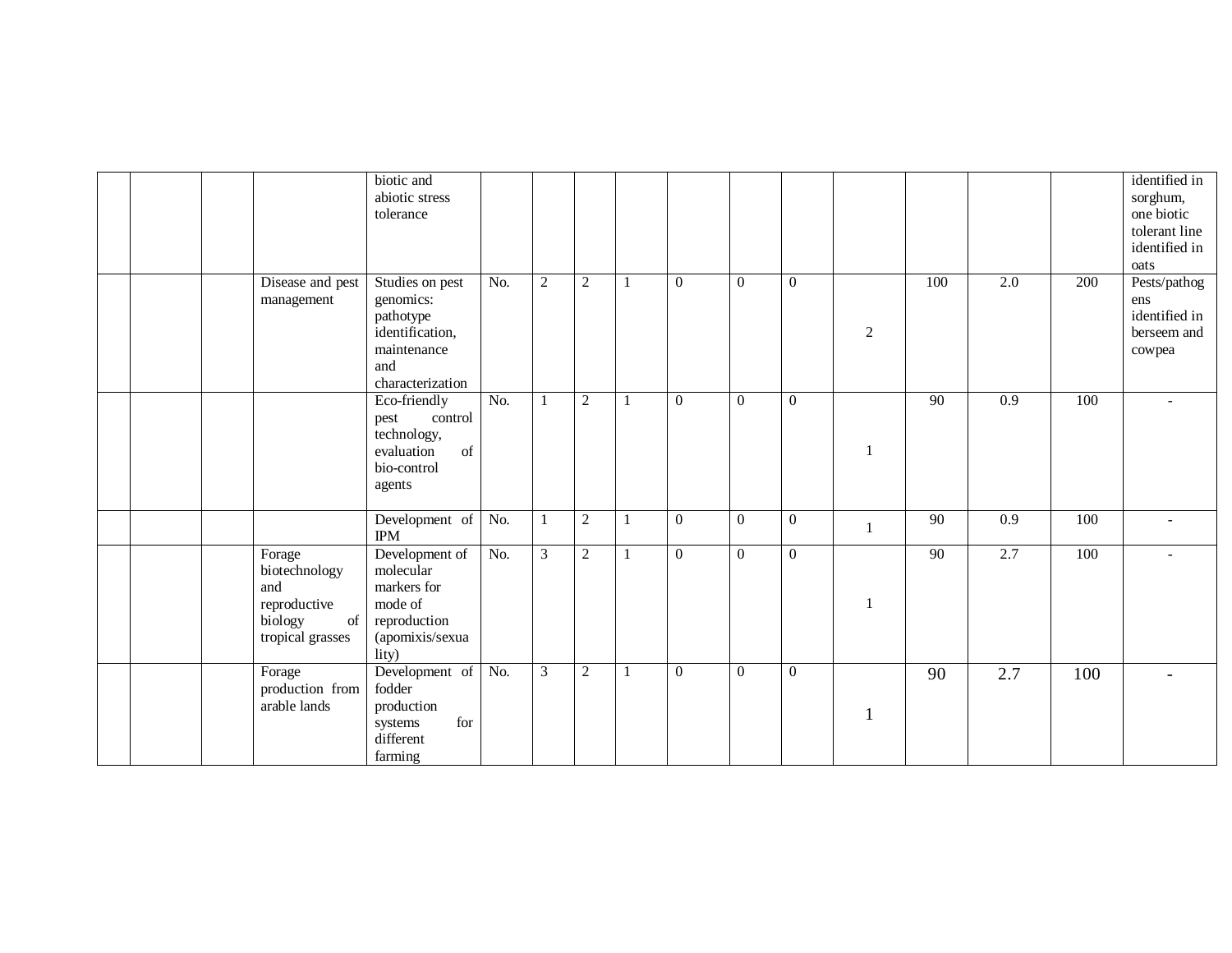|  |                 | situations<br>(rainfed,<br>irrigated,<br>peri-     |                  |                |            |                |                |                |                |     |     |     |                          |
|--|-----------------|----------------------------------------------------|------------------|----------------|------------|----------------|----------------|----------------|----------------|-----|-----|-----|--------------------------|
|  |                 | urban etc.)                                        |                  |                |            |                |                |                |                |     |     |     |                          |
|  |                 | Enhanced                                           | No.              | $\sqrt{2}$     | $\sqrt{2}$ | $\overline{0}$ | $\overline{0}$ | $\mathbf{0}$   |                | 90  | 1.8 | 100 |                          |
|  |                 | forage                                             |                  |                |            |                |                |                |                |     |     |     |                          |
|  |                 | production                                         |                  |                |            |                |                |                |                |     |     |     |                          |
|  |                 | through                                            |                  |                |            |                |                |                |                |     |     |     |                          |
|  |                 | improved                                           |                  |                |            |                |                |                |                |     |     |     |                          |
|  |                 | resource<br>use                                    |                  |                |            |                |                |                | $\mathbf{1}$   |     |     |     |                          |
|  |                 | efficiency                                         |                  |                |            |                |                |                |                |     |     |     |                          |
|  |                 | (INM, IPNM,                                        |                  |                |            |                |                |                |                |     |     |     |                          |
|  |                 | organics, water                                    |                  |                |            |                |                |                |                |     |     |     |                          |
|  |                 | use,                                               |                  |                |            |                |                |                |                |     |     |     |                          |
|  |                 | conservation                                       |                  |                |            |                |                |                |                |     |     |     |                          |
|  |                 | agriculture etc.)                                  |                  |                |            |                |                |                |                |     |     |     |                          |
|  |                 | Forage                                             | $\overline{No.}$ | $\overline{c}$ | 2          | $\mathbf{0}$   | $\overline{0}$ | $\mathbf{0}$   |                | 90  | 1.8 | 100 |                          |
|  |                 | production from                                    |                  |                |            |                |                |                |                |     |     |     |                          |
|  |                 | problem soils -<br>$\alpha$ acidic $\alpha$ saline |                  |                |            |                |                |                |                |     |     |     |                          |
|  |                 | (characterizatio                                   |                  |                |            |                |                |                | -1             |     |     |     |                          |
|  |                 | n, amelioration                                    |                  |                |            |                |                |                |                |     |     |     |                          |
|  |                 | & management)                                      |                  |                |            |                |                |                |                |     |     |     |                          |
|  |                 | Climate change No.                                 |                  | 1              | $\sqrt{2}$ | $\mathbf{0}$   | $\overline{0}$ | $\mathbf{0}$   |                | 90  | 0.9 | 100 |                          |
|  |                 | trends, impacts                                    |                  |                |            |                |                |                |                |     |     |     |                          |
|  |                 | and mitigation                                     |                  |                |            |                |                |                | $\mathbf{1}$   |     |     |     |                          |
|  |                 | strategies<br>for                                  |                  |                |            |                |                |                |                |     |     |     |                          |
|  |                 | fodder crops                                       |                  |                |            |                |                |                |                |     |     |     |                          |
|  |                 | Quantification                                     | No.              | 1              | $\sqrt{2}$ | $\theta$       | $\overline{0}$ | $\mathbf{0}$   |                | 90  | 0.9 | 100 |                          |
|  |                 | of weather crop                                    |                  |                |            |                |                |                |                |     |     |     |                          |
|  |                 | interaction<br>in                                  |                  |                |            |                |                |                | $\mathbf{1}$   |     |     |     |                          |
|  |                 | forages                                            |                  |                |            |                |                |                |                |     |     |     |                          |
|  | Forage          | Assessment<br>of                                   | No               | 1              | 2          | $\overline{0}$ | $\overline{0}$ | $\overline{0}$ |                | 100 | 1.0 | 200 | $\overline{\phantom{a}}$ |
|  | production from | and<br>forage                                      |                  |                |            |                |                |                | $\overline{2}$ |     |     |     |                          |
|  | grasslands and  | grazing                                            |                  |                |            |                |                |                |                |     |     |     |                          |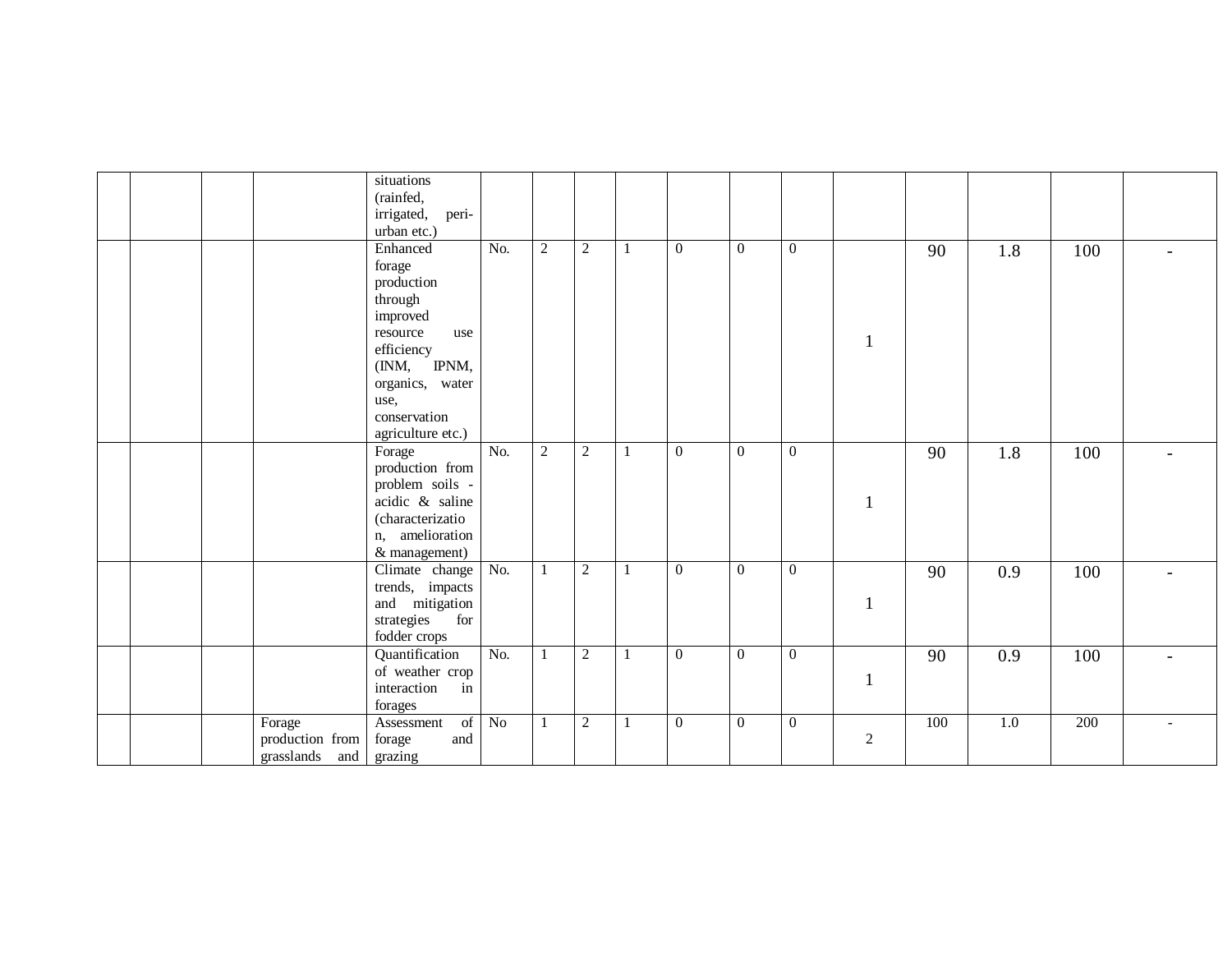| rangelands<br>in<br>resources                                                                                                  |                                              |
|--------------------------------------------------------------------------------------------------------------------------------|----------------------------------------------|
| hilly/temperate                                                                                                                |                                              |
| $\operatorname{states}$                                                                                                        |                                              |
| Spatial database No<br>2<br>100<br>1.0<br>$\overline{0}$<br>$\boldsymbol{0}$<br>$\overline{0}$<br>$\mathbf{1}$<br>1            | 200                                          |
| creation,                                                                                                                      |                                              |
| updating<br>and                                                                                                                |                                              |
| 2<br>maintenance                                                                                                               |                                              |
| using GIS and                                                                                                                  |                                              |
| Remote sensing                                                                                                                 |                                              |
| $\overline{2}$<br>2.0<br>Amelioration of No.<br>2<br>$\overline{0}$<br>$\overline{0}$<br>100<br>$\overline{0}$<br>$\mathbf{1}$ | $\overline{200}$<br>$\overline{\phantom{a}}$ |
| temperate/alpine                                                                                                               |                                              |
| for<br>pasture                                                                                                                 |                                              |
| livelihood                                                                                                                     |                                              |
| support<br>to                                                                                                                  |                                              |
| pastoral                                                                                                                       |                                              |
| communities.                                                                                                                   |                                              |
| Technology                                                                                                                     |                                              |
| refinement and<br>$\sqrt{2}$                                                                                                   |                                              |
| farm<br>on                                                                                                                     |                                              |
| trial/demonstrati                                                                                                              |                                              |
| modules<br>on                                                                                                                  |                                              |
| with<br>along                                                                                                                  |                                              |
| grazing routes                                                                                                                 |                                              |
| for enhancing                                                                                                                  |                                              |
| livelihood                                                                                                                     |                                              |
| option                                                                                                                         |                                              |
| Soil microflora No.<br>2<br>$\overline{0}$<br>$\theta$<br>100<br>$\overline{1.0}$<br>$\Omega$<br>$\mathbf{1}$<br>$\mathbf{1}$  | $\overline{200}$                             |
| and<br>fauna                                                                                                                   |                                              |
| $\operatorname{for}$<br>studies                                                                                                |                                              |
| $\overline{2}$<br>nutrient                                                                                                     |                                              |
| for<br>dynamics                                                                                                                |                                              |
| different<br>land                                                                                                              |                                              |
| use systems                                                                                                                    |                                              |
| Development of No.<br>2<br>2<br>$\overline{0}$<br>$\boldsymbol{0}$<br>100<br>$2.0\,$<br>$\overline{0}$<br>$\mathbf{1}$         | 200<br>$\overline{\phantom{a}}$              |
| 2<br>different MPTS                                                                                                            |                                              |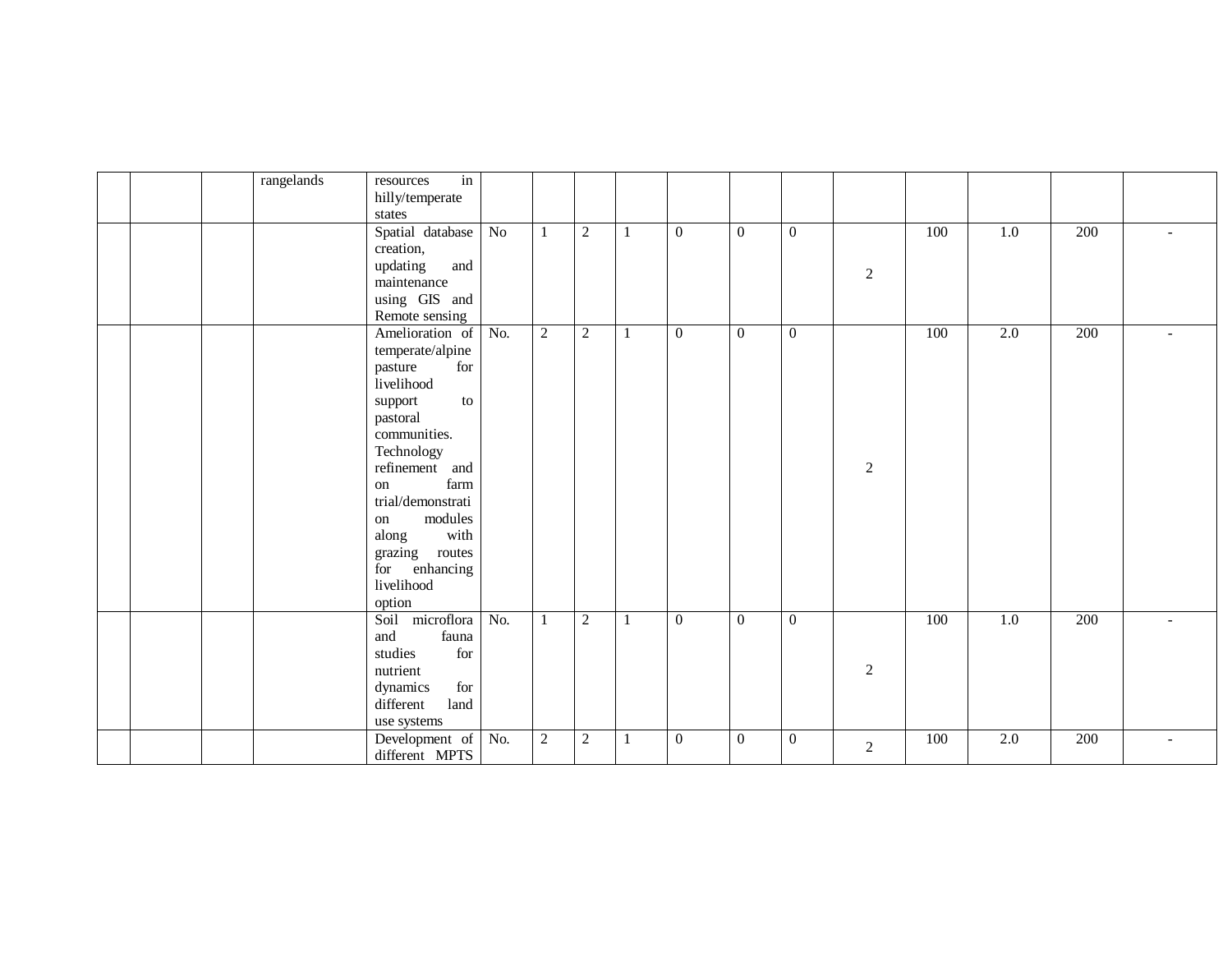|    |                                                                                                            |                 |                                                                     | based<br>silvopasture<br>and fruit species<br>based<br>hortipasture<br>system models                             |                  |                |                |                |              |                |                  |                |       |                  |     |                          |
|----|------------------------------------------------------------------------------------------------------------|-----------------|---------------------------------------------------------------------|------------------------------------------------------------------------------------------------------------------|------------------|----------------|----------------|----------------|--------------|----------------|------------------|----------------|-------|------------------|-----|--------------------------|
|    |                                                                                                            |                 |                                                                     | Silvipastoral/<br>hortipastoral<br>system<br>modelling<br>studies<br>for<br>different agro-<br>climatic zones    | No.              | $\overline{c}$ | $\overline{2}$ |                | $\theta$     | $\overline{0}$ | $\Omega$         | $\overline{2}$ | 100   | $\overline{2.0}$ | 200 |                          |
| 2. | Develo<br>pment<br>of<br>forage<br>seed<br>standar<br>ds and<br>seed<br>product<br>ion<br>technol<br>ogies | $\overline{13}$ | Development of<br>seed production<br>technology for<br>forage seeds | Economics<br>of<br>seed production<br>cultivated<br>$\sigma f$<br>forages,<br>range<br>and<br>grasses<br>legumes | $\overline{No.}$ | $\overline{4}$ | $\sqrt{2}$     |                | $\mathbf{0}$ | $\mathbf{0}$   | $\boldsymbol{0}$ | $\sqrt{2}$     | 100   | $\overline{4.0}$ | 200 |                          |
|    |                                                                                                            |                 | <b>Breeder</b><br>seed<br>production                                | of breeder %<br>%<br>seed produced<br>as per indent                                                              |                  | $\overline{4}$ | 100            | 90             | 80           | 70             | $\overline{60}$  | 98.35          | 98.35 | 3.9              | 197 | $\sim$                   |
|    |                                                                                                            |                 | <b>TFL</b><br>seed<br>produced                                      | Quantity of TFL<br>produced                                                                                      | quint<br>al      | $\overline{5}$ | 200            | 150            | 100          | 75             | 50               | 210.5          | 100   | 5.0              | 205 | $\sim$                   |
| 3. | Improv<br>ement                                                                                            | 13              | Organic feeding<br>system for milk                                  | <b>FYM</b><br>quality,<br>soil<br>attributes,                                                                    | No.              | $\sqrt{2}$     | 5              | $\overline{4}$ | 3            | $\overline{2}$ |                  | 5              | 100   | $\overline{2.0}$ | 125 | $\overline{\phantom{a}}$ |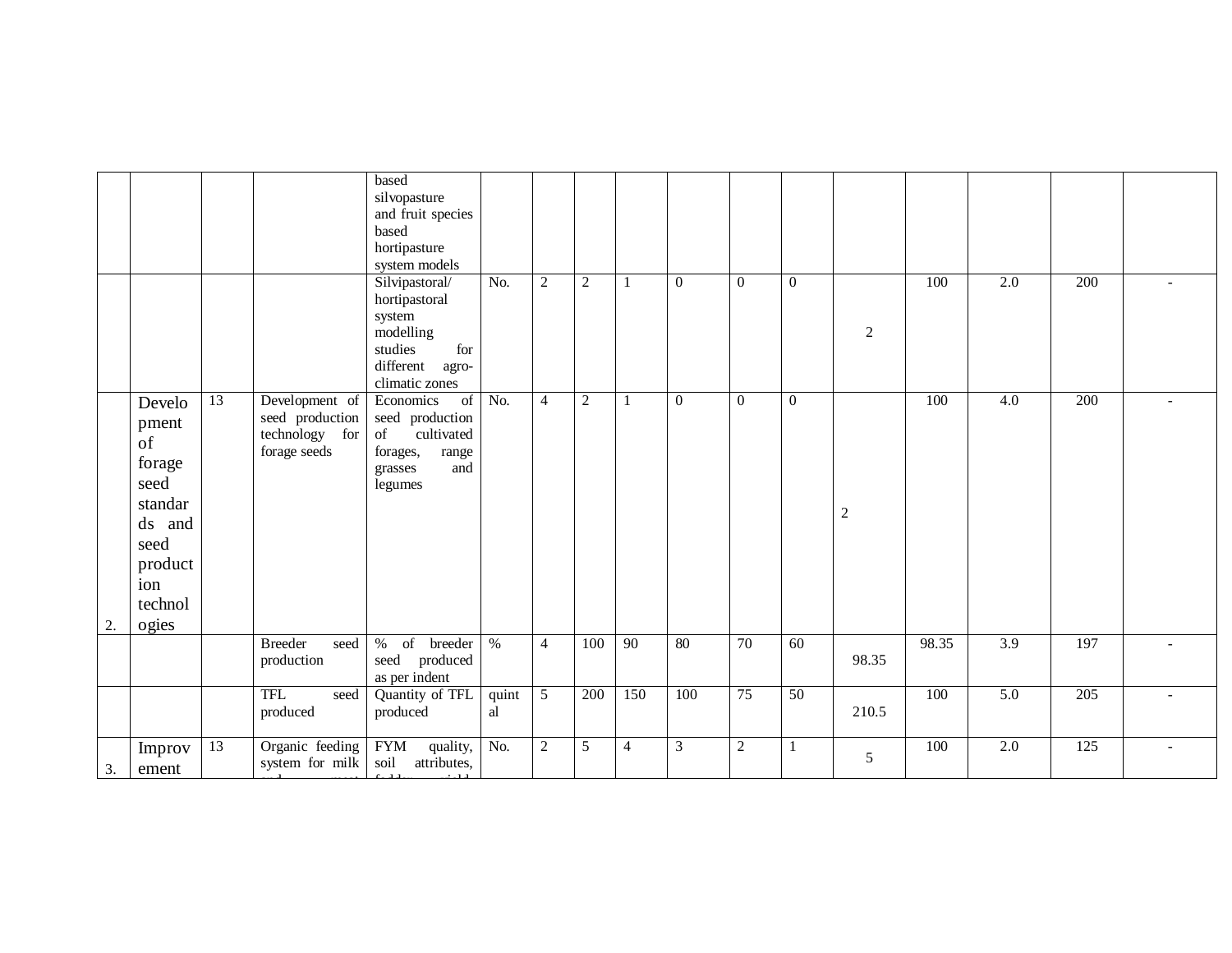| in        | and                           | meat | yield,<br>fodder                 |     |            |                |   |                |   |                |                |     |     |     |  |
|-----------|-------------------------------|------|----------------------------------|-----|------------|----------------|---|----------------|---|----------------|----------------|-----|-----|-----|--|
| livestoc  | production                    |      | forage<br>quality,               |     |            |                |   |                |   |                |                |     |     |     |  |
| $\bf k$   |                               |      | trial,<br>feeding                |     |            |                |   |                |   |                |                |     |     |     |  |
| product   |                               |      | milk yield &                     |     |            |                |   |                |   |                |                |     |     |     |  |
| ivity     |                               |      | quality etc: No.                 |     |            |                |   |                |   |                |                |     |     |     |  |
|           |                               |      | of parameters                    |     |            |                |   |                |   |                |                |     |     |     |  |
| through   |                               |      |                                  |     |            |                |   |                |   |                |                |     |     |     |  |
| efficien  |                               |      |                                  |     |            |                |   |                |   |                |                |     |     |     |  |
|           |                               |      |                                  |     |            |                |   |                |   |                |                |     |     |     |  |
| utilizati |                               |      |                                  |     |            |                |   |                |   |                |                |     |     |     |  |
| on of     |                               |      |                                  |     |            |                |   |                |   |                |                |     |     |     |  |
| forage    |                               |      |                                  |     |            |                |   |                |   |                |                |     |     |     |  |
| resourc   |                               |      |                                  |     |            |                |   |                |   |                |                |     |     |     |  |
| es        |                               |      |                                  |     |            |                |   |                |   |                |                |     |     |     |  |
|           | Nutritional                   |      | Projection<br>on                 | No. | $\sqrt{2}$ | $\overline{4}$ | 3 | $\sqrt{2}$     |   | $\mathbf{0}$   |                | 100 | 2.0 | 133 |  |
|           | mapping of crop               |      | of<br>availability               |     |            |                |   |                |   |                |                |     |     |     |  |
|           | residues and its              |      | crop residues,                   |     |            |                |   |                |   |                |                |     |     |     |  |
|           | implication for               |      | proximate                        |     |            |                |   |                |   |                |                |     |     |     |  |
|           | strategic                     |      | constituents,                    |     |            |                |   |                |   |                | $\overline{4}$ |     |     |     |  |
|           | livestock<br>feeding          |      | micronutrient<br>DM<br>contents, |     |            |                |   |                |   |                |                |     |     |     |  |
|           |                               |      | degradability                    |     |            |                |   |                |   |                |                |     |     |     |  |
|           |                               |      | etc: No.<br>of                   |     |            |                |   |                |   |                |                |     |     |     |  |
|           |                               |      | parameters                       |     |            |                |   |                |   |                |                |     |     |     |  |
|           | Methane                       |      | Proximate                        | No. | $\sqrt{2}$ | 6              | 5 | $\overline{4}$ | 3 | $\overline{2}$ |                | 100 | 2.0 | 120 |  |
|           | production                    |      | constituents,                    |     |            |                |   |                |   |                |                |     |     |     |  |
|           | potential                     | of   | carbohydrate &                   |     |            |                |   |                |   |                |                |     |     |     |  |
|           | tropical                      |      | protein                          |     |            |                |   |                |   |                |                |     |     |     |  |
|           | fodders/feeds                 |      | fractions,                       |     |            |                |   |                |   |                | $\sqrt{6}$     |     |     |     |  |
|           | vis-à-vis<br>efficacy of tree |      | secondary<br>metabolites,        |     |            |                |   |                |   |                |                |     |     |     |  |
|           | foliages                      |      | IVDMD,<br>total                  |     |            |                |   |                |   |                |                |     |     |     |  |
|           | secondary                     |      | $\&$<br>CH <sub>4</sub><br>gas   |     |            |                |   |                |   |                |                |     |     |     |  |
|           | metabolites for               |      | production,                      |     |            |                |   |                |   |                |                |     |     |     |  |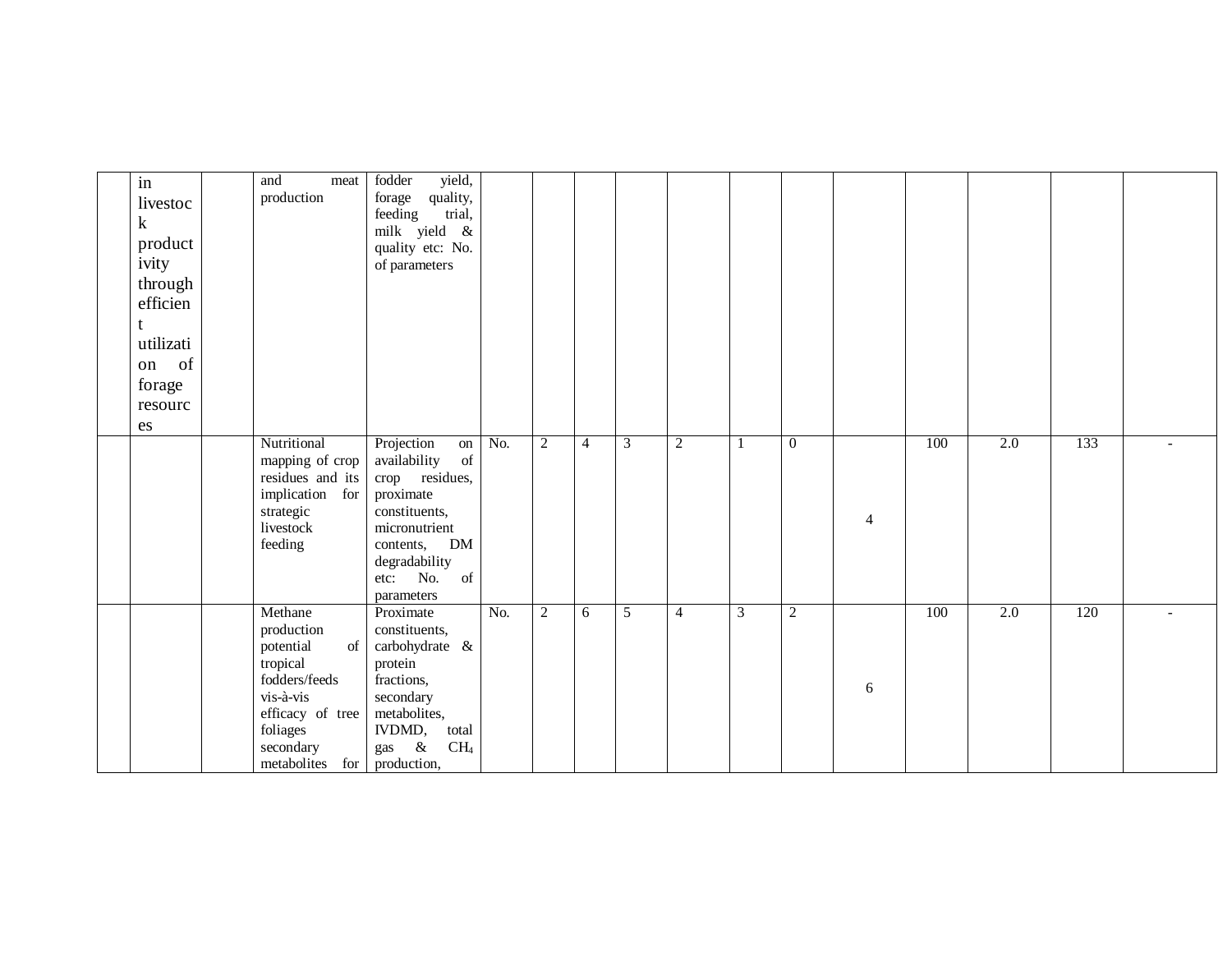|  | defaunation and<br>methanogenesis                                                                                               | Protozoa count<br>No.<br>of<br>etc:                                                                                                       |                  |                |                |                |                |                  |                |                |     |                  |     |  |
|--|---------------------------------------------------------------------------------------------------------------------------------|-------------------------------------------------------------------------------------------------------------------------------------------|------------------|----------------|----------------|----------------|----------------|------------------|----------------|----------------|-----|------------------|-----|--|
|  |                                                                                                                                 | parameters                                                                                                                                |                  |                |                |                |                |                  |                |                |     |                  |     |  |
|  | Performance of<br>mixed herd of<br>sheep and goat<br>under grazing in<br>different                                              | yield,<br>Pasture<br>soil<br>quality,<br>biomass<br>composition,<br>trial,<br>grazing                                                     | Quint<br>al      | $\overline{2}$ | 5              | $\overline{4}$ | 3              | $\boldsymbol{2}$ |                |                | 100 | 2.0              | 125 |  |
|  | silvopasture<br>systems                                                                                                         | animal<br>performance,<br>nutrient<br>utilization<br>etc:<br>No.<br>of<br>parameters                                                      |                  |                |                |                |                |                  |                | 5              |     |                  |     |  |
|  | Evaluation<br>of<br>Stylosanthes<br>seabrana and S.<br>hamata meal as<br>a supplementary<br>feed in animals                     | meal<br>Stylo<br>preparation,<br>feeding<br>trial,<br>feed<br>intake,<br>nutrient<br>utilization, milk<br>yield etc: No. of<br>parameters | No.              | $\overline{c}$ | $\overline{4}$ | 3              | $\overline{c}$ |                  | $\theta$       | $\overline{4}$ | 100 | 2.0              | 133 |  |
|  | Evaluation<br>of<br>tropical<br>grass/<br>based<br>stover<br>silage<br>as<br>summer<br>forage<br>for livestock                  | intake,<br>Feed<br>nutrient<br>utilization, milk<br>yield etc: No. of<br>parameters                                                       | No.              | $\overline{2}$ | $\overline{4}$ | $\mathfrak{Z}$ | $\overline{2}$ |                  | $\theta$       | $\overline{4}$ | 100 | $\overline{2.0}$ | 133 |  |
|  | $\overline{\text{of}}$<br>Utilization<br>chaya<br>(Cnidoscolus<br>aconitifolius)<br>efficient<br>for<br>livestock<br>production | DM<br>intake,<br>nutrient<br>utilization,<br>weight<br>gain,<br>blood<br>metabolites etc:<br>No.<br>of                                    | $\overline{No.}$ | $\mathbf{1}$   | $\overline{4}$ | $\overline{3}$ | $\overline{2}$ |                  | $\overline{0}$ | $\overline{4}$ | 100 | $\overline{1.0}$ | 133 |  |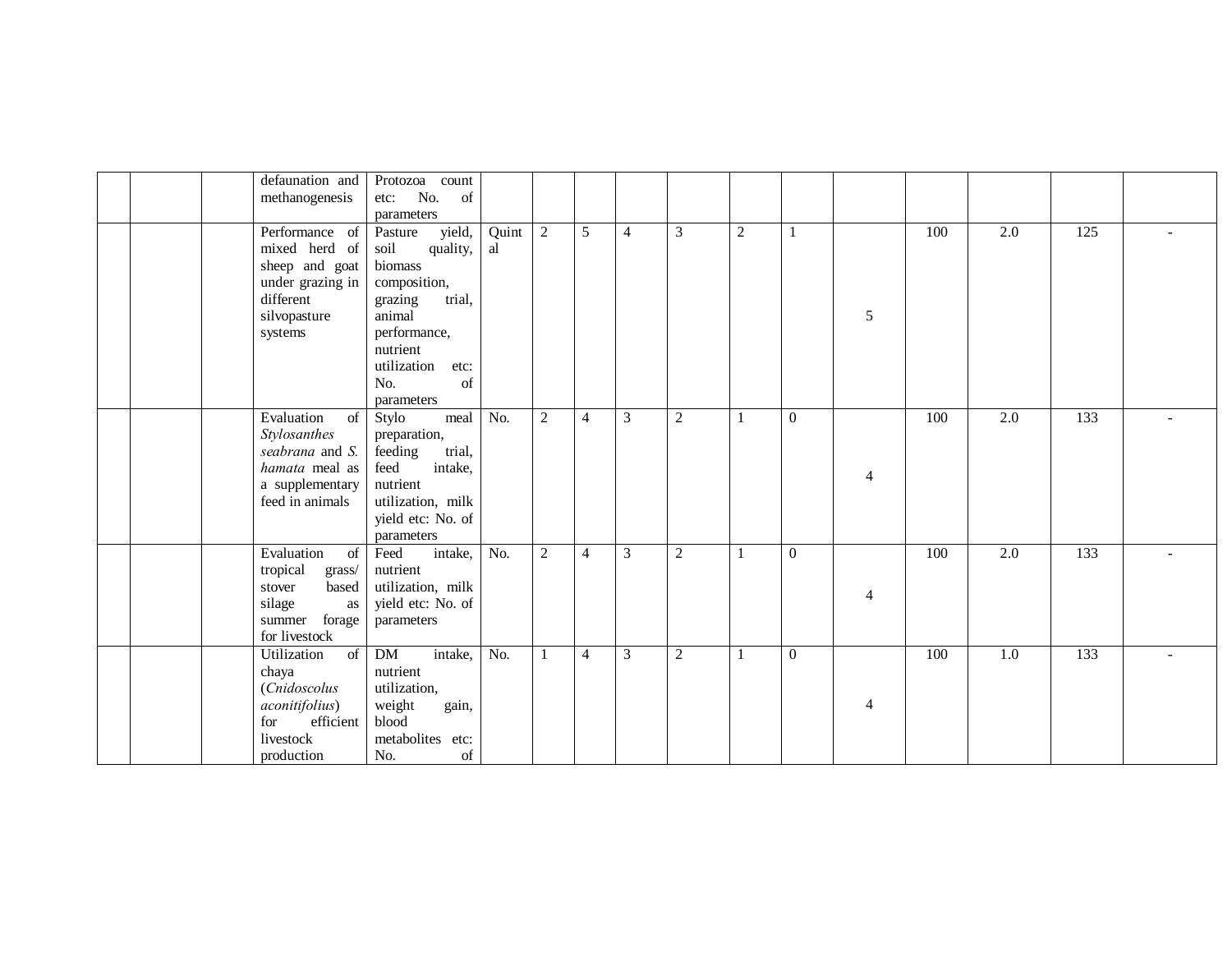|    |                                                                                                                        |                 |                                                                                           | parameters                                                                                                                                                                                                                                                                                                                                                                                    |                 |            |                 |              |                  |                  |                |                |     |                  |       |        |
|----|------------------------------------------------------------------------------------------------------------------------|-----------------|-------------------------------------------------------------------------------------------|-----------------------------------------------------------------------------------------------------------------------------------------------------------------------------------------------------------------------------------------------------------------------------------------------------------------------------------------------------------------------------------------------|-----------------|------------|-----------------|--------------|------------------|------------------|----------------|----------------|-----|------------------|-------|--------|
| 4. | Farm<br>mechan<br>ization<br>for<br>efficien<br>t forage<br>product<br>ion<br>and<br>post<br>harvest<br>manage<br>ment | $\overline{12}$ | Farm<br>mechanization<br>in<br>forage<br>production and<br>its post harvest<br>management | Development of No<br>improved farm<br>machinery<br>for<br>forage<br>production and<br>utilization                                                                                                                                                                                                                                                                                             |                 | $\sqrt{2}$ | $\overline{2}$  |              | $\overline{0}$   | $\boldsymbol{0}$ | $\overline{0}$ | $\overline{2}$ | 100 | $\overline{2.0}$ | 200.0 |        |
|    |                                                                                                                        |                 |                                                                                           | Prototype<br>feasibility<br>$% \left( \left( \mathcal{A},\mathcal{A}\right) \right) =\left( \mathcal{A},\mathcal{A}\right)$ of<br>testing<br>improved<br>implements and<br>frontline<br>demonstration<br>$% \left( \left( \mathcal{A},\mathcal{A}\right) \right) =\left( \mathcal{A},\mathcal{A}\right)$ of<br>farm<br>implements and<br>in<br>machinery<br>selected region<br>of the country | $\overline{No}$ | $\sqrt{2}$ | $\overline{2}$  | $\mathbf{1}$ | $\boldsymbol{0}$ | $\boldsymbol{0}$ | $\overline{0}$ | $\sqrt{2}$     | 100 | $\overline{2.0}$ | 200.0 | $\sim$ |
|    |                                                                                                                        |                 |                                                                                           | Post<br>harvest<br>production of<br>added<br>value<br>feed and fodder<br>products in form<br>of bales, pellets,                                                                                                                                                                                                                                                                               | quint<br>al     | -1         | $\overline{20}$ | 15           | $\overline{10}$  | $\overline{5}$   | $\overline{2}$ | 25             | 100 | 1.0              | 167   |        |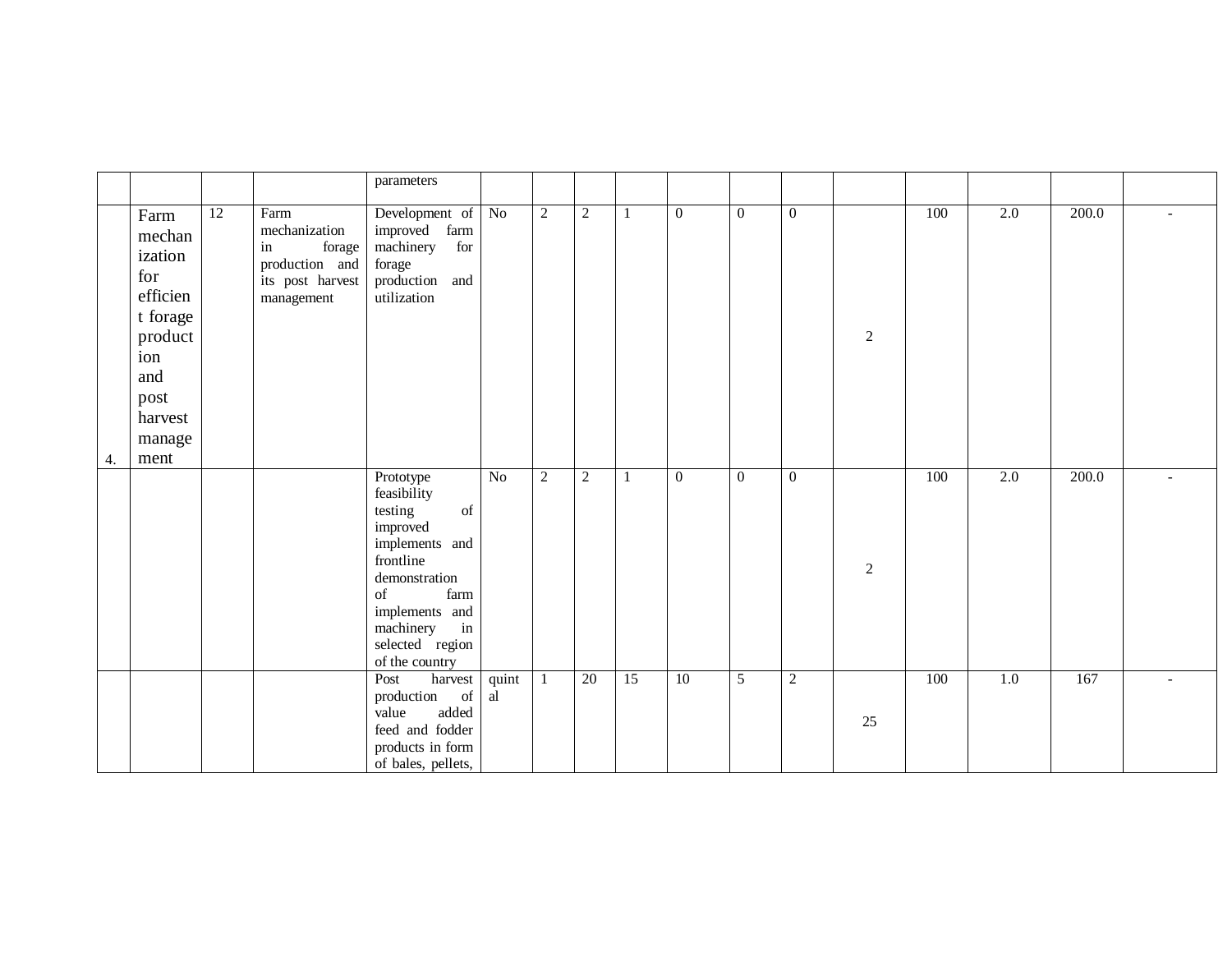|  |  | nutrient<br>enrichment and                                               |                  |                |                |    |                  |                  |                |                  |                |                  |                |                          |
|--|--|--------------------------------------------------------------------------|------------------|----------------|----------------|----|------------------|------------------|----------------|------------------|----------------|------------------|----------------|--------------------------|
|  |  | leaf meal etc. in                                                        |                  |                |                |    |                  |                  |                |                  |                |                  |                |                          |
|  |  | developing                                                               |                  |                |                |    |                  |                  |                |                  |                |                  |                |                          |
|  |  | fodder<br>model                                                          |                  |                |                |    |                  |                  |                |                  |                |                  |                |                          |
|  |  | banks                                                                    |                  |                |                |    |                  |                  |                |                  |                |                  |                |                          |
|  |  | Nutritional                                                              | $\overline{No}$  | $\overline{2}$ | $\overline{2}$ | -1 | $\boldsymbol{0}$ | $\boldsymbol{0}$ | $\overline{0}$ |                  | 100            | $\overline{2.0}$ | 300.0          | $\overline{\phantom{a}}$ |
|  |  | quality                                                                  |                  |                |                |    |                  |                  |                |                  |                |                  |                |                          |
|  |  | assessment and                                                           |                  |                |                |    |                  |                  |                |                  |                |                  |                |                          |
|  |  | interpretation of                                                        |                  |                |                |    |                  |                  |                | $\mathfrak{Z}$   |                |                  |                |                          |
|  |  | post harvest                                                             |                  |                |                |    |                  |                  |                |                  |                |                  |                |                          |
|  |  | processes and                                                            |                  |                |                |    |                  |                  |                |                  |                |                  |                |                          |
|  |  | feed products                                                            |                  |                |                |    |                  |                  |                |                  |                |                  |                |                          |
|  |  | Database                                                                 | $\overline{No}$  | $\overline{2}$ | 2              | 1  | $\overline{0}$   | $\overline{0}$   | $\mathbf{0}$   |                  | 100            | $\overline{2.0}$ | 200.0          | $\sim$                   |
|  |  | development                                                              |                  |                |                |    |                  |                  |                |                  |                |                  |                |                          |
|  |  | suitable<br>and                                                          |                  |                |                |    |                  |                  |                |                  |                |                  |                |                          |
|  |  | interventions for                                                        |                  |                |                |    |                  |                  |                |                  |                |                  |                |                          |
|  |  | efficient                                                                |                  |                |                |    |                  |                  |                |                  |                |                  |                |                          |
|  |  | post<br>harvest                                                          |                  |                |                |    |                  |                  |                |                  |                |                  |                |                          |
|  |  |                                                                          |                  |                |                |    |                  |                  |                |                  |                |                  |                |                          |
|  |  | practices,                                                               |                  |                |                |    |                  |                  |                |                  |                |                  |                |                          |
|  |  | transport,                                                               |                  |                |                |    |                  |                  |                |                  |                |                  |                |                          |
|  |  | and<br>storage                                                           |                  |                |                |    |                  |                  |                | $\sqrt{2}$       |                |                  |                |                          |
|  |  | marketing<br>$% \left( \left( \mathcal{A},\mathcal{A}\right) \right)$ of |                  |                |                |    |                  |                  |                |                  |                |                  |                |                          |
|  |  | feed and fodder                                                          |                  |                |                |    |                  |                  |                |                  |                |                  |                |                          |
|  |  | for<br>resources                                                         |                  |                |                |    |                  |                  |                |                  |                |                  |                |                          |
|  |  | creating fodder                                                          |                  |                |                |    |                  |                  |                |                  |                |                  |                |                          |
|  |  | banks<br>in                                                              |                  |                |                |    |                  |                  |                |                  |                |                  |                |                          |
|  |  | different                                                                |                  |                |                |    |                  |                  |                |                  |                |                  |                |                          |
|  |  | climatic                                                                 |                  |                |                |    |                  |                  |                |                  |                |                  |                |                          |
|  |  | in<br>situations                                                         |                  |                |                |    |                  |                  |                |                  |                |                  |                |                          |
|  |  | India                                                                    |                  |                |                |    |                  |                  |                |                  |                |                  |                |                          |
|  |  | Soil and water                                                           | $\overline{N_0}$ | $\overline{2}$ | $\overline{2}$ | -1 | $\boldsymbol{0}$ | $\overline{0}$   | $\overline{0}$ |                  | $\overline{0}$ | $\overline{0.0}$ | $\overline{0}$ | Concerned                |
|  |  | conservation                                                             |                  |                |                |    |                  |                  |                |                  |                |                  |                | scientist on             |
|  |  | practices<br>for                                                         |                  |                |                |    |                  |                  |                | $\boldsymbol{0}$ |                |                  |                | study leave              |
|  |  | forage crops                                                             |                  |                |                |    |                  |                  |                |                  |                |                  |                |                          |
|  |  |                                                                          |                  |                |                |    |                  |                  |                |                  |                |                  |                |                          |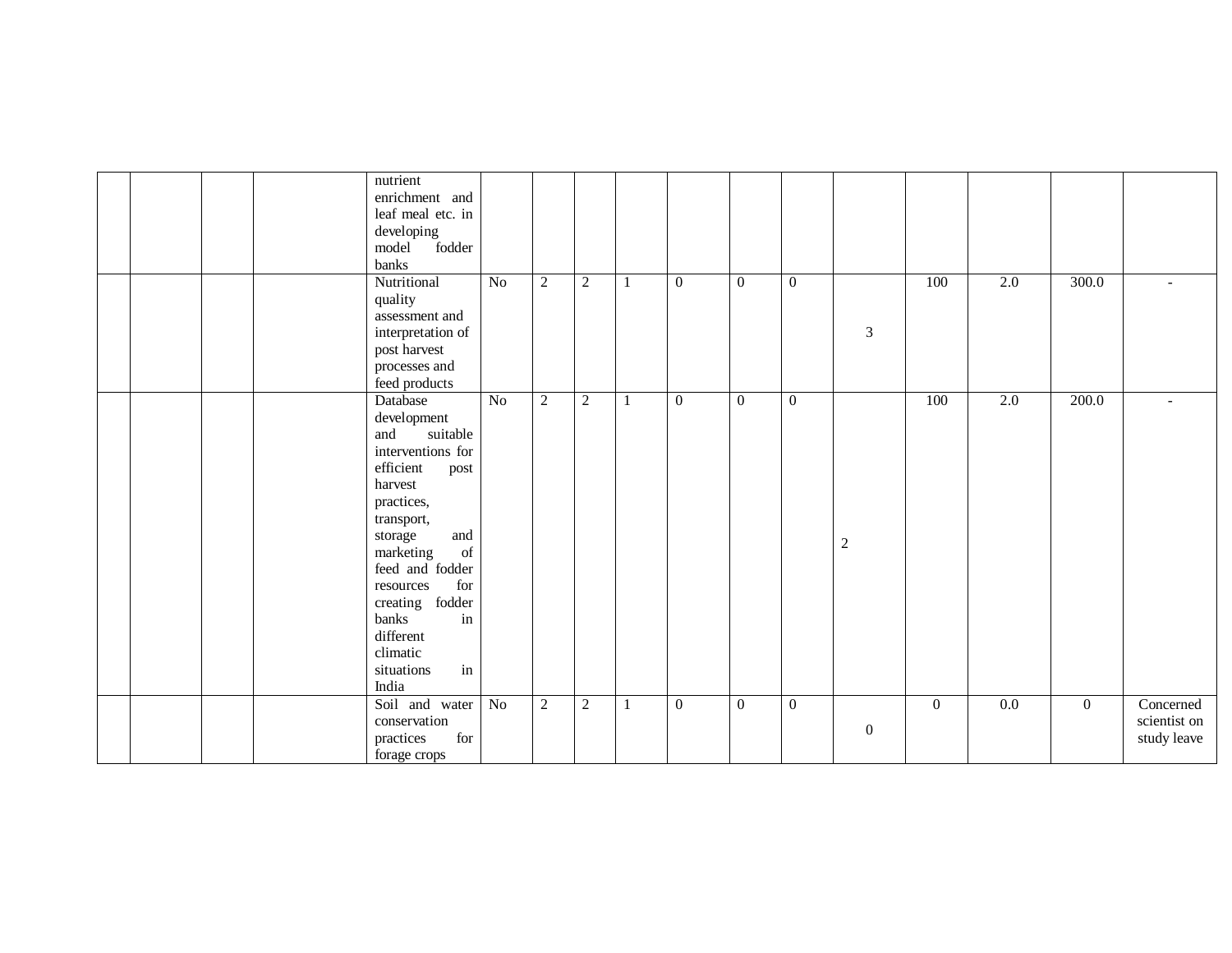|    |                                                                                                                        |   |                                                                                                                  | Utilization of<br>non<br>conventional<br>energy sources<br>and energy<br>management in<br>forage crops                                                                                          | $\overline{No}$  |              | $\sqrt{2}$      |                 | $\boldsymbol{0}$ | $\boldsymbol{0}$ | $\boldsymbol{0}$ | -1  | 90  | $\overline{0.9}$ | 100.0  | $\sim$                                                                                     |
|----|------------------------------------------------------------------------------------------------------------------------|---|------------------------------------------------------------------------------------------------------------------|-------------------------------------------------------------------------------------------------------------------------------------------------------------------------------------------------|------------------|--------------|-----------------|-----------------|------------------|------------------|------------------|-----|-----|------------------|--------|--------------------------------------------------------------------------------------------|
| 5. | Transfe<br>of<br>$\mathbf{r}$<br>forage<br>based<br>technol<br>ogies<br>for<br>improv<br>ement<br>in<br>liveliho<br>od | 6 | Socio-economic<br>studies,<br>transfer<br>of<br>technology,<br>impact analysis,<br>human resource<br>development | Socio-economic<br>studies: No. of<br>farmers                                                                                                                                                    | $\overline{No.}$ | $\mathbf{1}$ | 40              | $\overline{30}$ | $\overline{20}$  | $\overline{15}$  | $\mathbf{1}$     | 50  | 100 | 1.0              | 167    |                                                                                            |
|    |                                                                                                                        |   |                                                                                                                  | Gender<br>issues<br>and<br>women<br>empowerment :<br>No. of farmers                                                                                                                             | No.              | 1            | 15              | 12              | 10               | $\overline{8}$   | $\overline{5}$   | 70  | 100 | 1.0              | 583.3  | <b>Based</b> on<br>demand/<br>facilities<br>available<br>more effort<br>were made<br>later |
|    |                                                                                                                        |   |                                                                                                                  | Popularization<br>fodder<br>of<br>production<br>technologies by<br>demonstration.:<br>No.<br>$% \left( \left( \mathcal{A},\mathcal{A}\right) \right) =\left( \mathcal{A},\mathcal{A}\right)$ of | $\overline{No}$  | 1            | $\overline{20}$ | 18              | $\overline{15}$  | $\overline{10}$  | $\overline{5}$   | 313 | 100 | 1.0              | 1738.8 | $-do-$                                                                                     |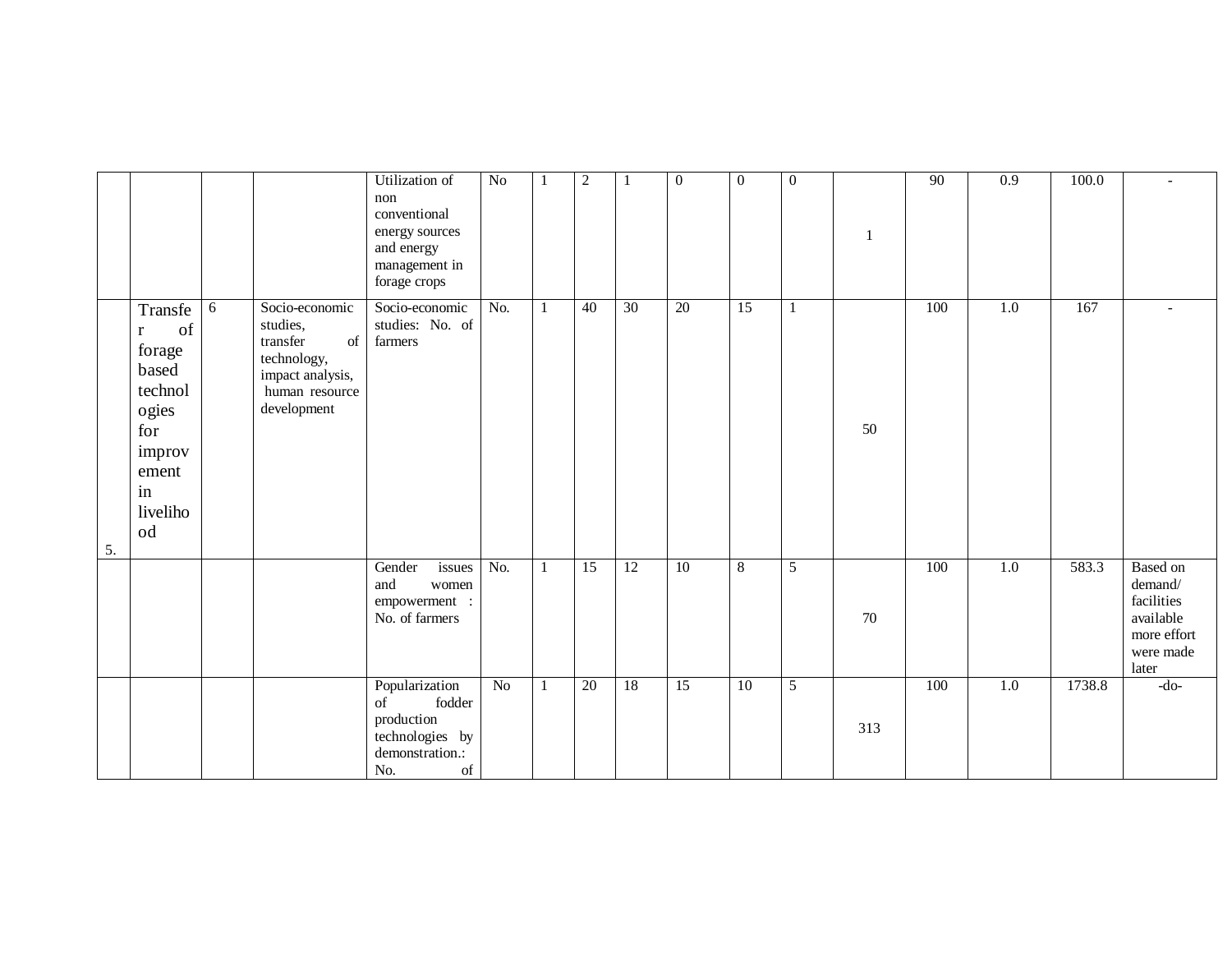|    |                                                                    |                |                                                          | demonstrations                                                                      |                  |            |                                         |                           |                  |                    |                    |                    |     |                  |       |                          |
|----|--------------------------------------------------------------------|----------------|----------------------------------------------------------|-------------------------------------------------------------------------------------|------------------|------------|-----------------------------------------|---------------------------|------------------|--------------------|--------------------|--------------------|-----|------------------|-------|--------------------------|
|    |                                                                    |                |                                                          | Trainings<br>organized<br>for<br>farmers                                            | No.              |            | $\overline{5}$                          | $\overline{4}$            | 3                | $\overline{2}$     | 1                  | 30                 | 100 | $\overline{1.0}$ | 750.0 | $-do-$                   |
|    |                                                                    |                |                                                          | Trainings<br>for<br>organized<br>other<br>stakeholders/<br>managers/resear<br>chers | $\overline{No.}$ |            | $\mathfrak{Z}$                          | $\overline{2}$            |                  | $\boldsymbol{0}$   | $\mathbf{0}$       | 6                  | 100 | 1.0              | 300.0 | $-do-$                   |
|    |                                                                    |                |                                                          | Extension<br>literature                                                             | No.              |            | 2                                       |                           | $\boldsymbol{0}$ | $\boldsymbol{0}$   | $\boldsymbol{0}$   | 5                  | 100 | 1.0              | 500.0 | $-do-$                   |
| 6. | Efficie<br>nt<br>functio<br>ning of<br>the<br><b>RFD</b><br>system | $\mathfrak{Z}$ | Timely<br>submission<br>of<br>RFD for 2012-<br>13        | On-time<br>submission                                                               | Date             | $\sqrt{2}$ | Mar<br>.23<br>201<br>$\overline{2}$     | Mar.<br>26<br>2012        | Mar. 27<br>2012  | Mar.<br>28<br>2012 | Mar.<br>29<br>2012 | Mar. 23<br>2012    | 100 | $\overline{2.0}$ | 100.0 | $\overline{\phantom{a}}$ |
|    |                                                                    |                | Timely<br>submission<br>of<br>results for 2012-<br>13    | On-time<br>submission                                                               | Date             | 1          | Ma<br>$\frac{y}{201}$<br>$\overline{3}$ | May<br>$\sqrt{2}$<br>2013 | May 3<br>2013    | May<br>6<br>2013   | May<br>7<br>2013   | April, 20,<br>2013 | 100 | 1.0              | 100.0 |                          |
|    | Implem<br>entatio<br>of<br>$\mathbf n$<br><b>ISO</b><br>9001       | $\overline{3}$ | Implementation<br>of ISO 9001                            | $\%$<br>of<br>implementation                                                        | $\frac{0}{6}$    | 3          | 100                                     | 90                        | 80               | 70                 | 65                 | 80                 | 80  | 2.4              | 88.8  |                          |
|    | Admini<br>strative<br>Reform                                       | $\overline{2}$ | Implement<br>mitigating<br>strategies<br>for<br>reducing | $\frac{0}{6}$<br>of<br>implementation                                               | $\frac{0}{0}$    | $\sqrt{2}$ | 100                                     | 95                        | 90               | 85                 | 80                 | 90                 | 80  | 1.6              | 100.0 |                          |